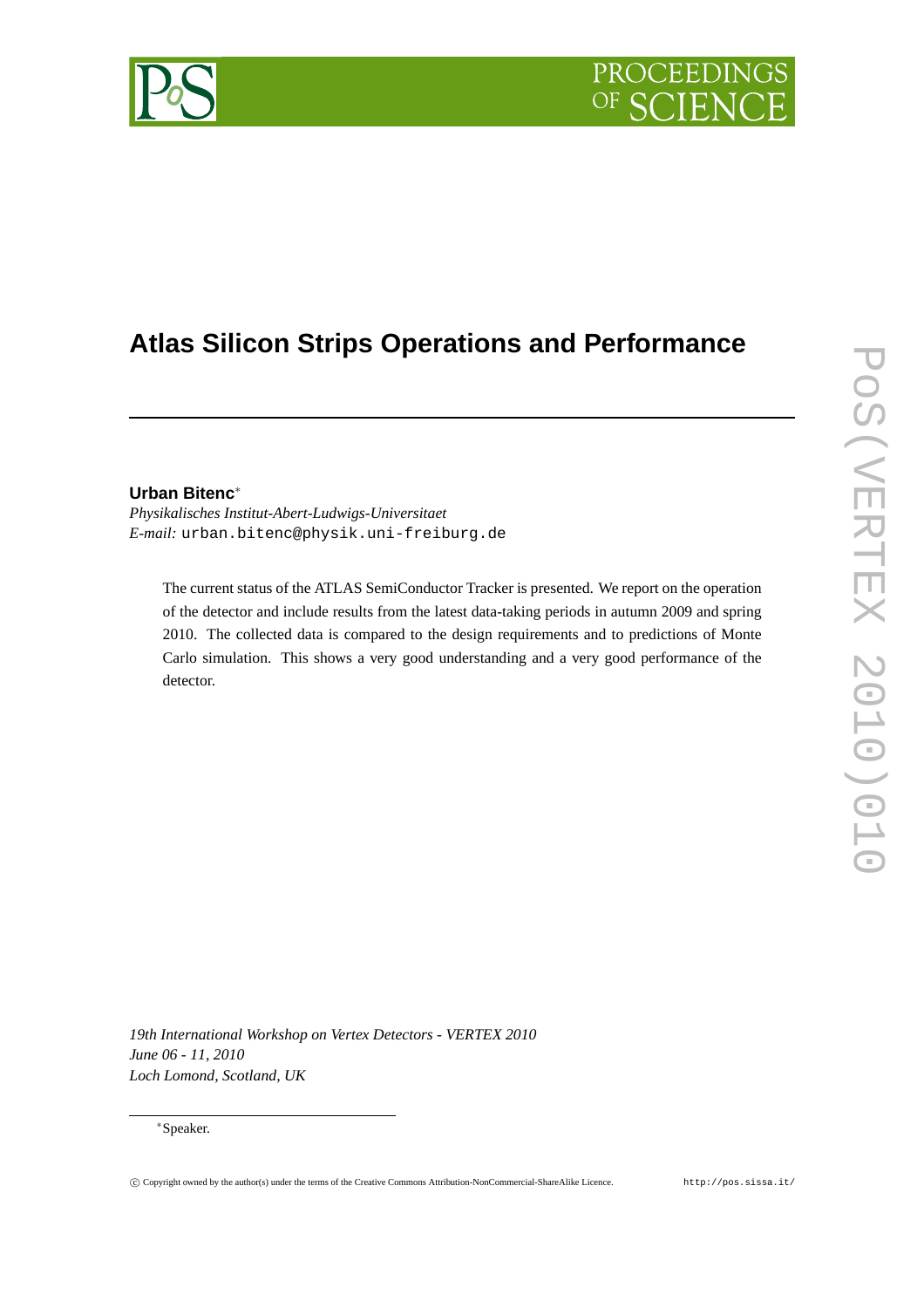#### **1. Introduction**

ATLAS [1] is a general purpose detector at the Large Hadron Collider (LHC) at CERN, Geneva. The LHC is designed to collide protons at a centre of mass energy of  $\sqrt{s} = 14$  TeV and a luminosity of  $10^{34}$  cm<sup>-2</sup>s<sup>-1</sup>. The total cross section at the LHC is expected to be roughly 100 mb [2]. The unprecedented energy and luminosity of the LHC imposes tight constraints and requirements on the layout of the detectors: high granularity, fast readout and a high radiation hardness are needed. The Inner Detector (ID), the innermost tracking device of ATLAS, is located in a 2 T solenoidal magnetic field. The ID consists of a silicon pixel detector, a silicon strip detector and a straw tube transition radiation tracker (TRT). Its main design goals are the primary and secondary vertex identification as well as a precise momentum measurement of charged particles in the region  $|\eta|$  < 2.5.

#### **2. The SemiConductor Tracker**

The silicon strip detector is called SemiConductor Tracker (SCT) and is located between the Pixel and TRT detectors. As can be seen in Figure 1, it consists of a barrel and two endcap detectors. The barrel is made of four cylindrical layers containing 2112 modules. Each of the endcaps is made of nine radial disks containing in total 988 modules. Depending on the particular layer, the barrel covers  $|\eta|$  < 1.1 to 1.4, and the endcaps cover the region up to  $|\eta|$  < 2.5.



**Figure 1:** The ATLAS SCT detector: 9 discs in each of the endcaps and 4 layers in the barrel.

The SCT modules [3, 4] consist of two sensor pairs, glued back-to-back and rotated by a stereo angle of 40 mrad with respect to each other. The sensors are constructed using p-type readout strips on n-type bulk silicon. The strip pitch is 80  $\mu$ m in the barrel and varies in the endcaps between 57  $\mu$ m and 94  $\mu$ m due to a fan geometry. The strip length is 12.6 cm in the barrel and 12.1 cm, 11.7 cm and 7.2 cm in the end-caps (for the three different layouts). There are 768 active readout channels per module side. A binary readout with a default threshold of 1 fC is provided by six radiation hard ABCD chips [5] for one module side. For the module communication with the offdetector electronics optical links [6] are used. The conversion of the electronic to optical signal is done via laser diodes (VCSELs) [6]. The modules are operated at reverse bias with an initial voltage of 150 V. For cooling an evaporative cooling system [7] is used with  $C_3F_8$  operating at the nominal temperature of  $-25^\circ$  C.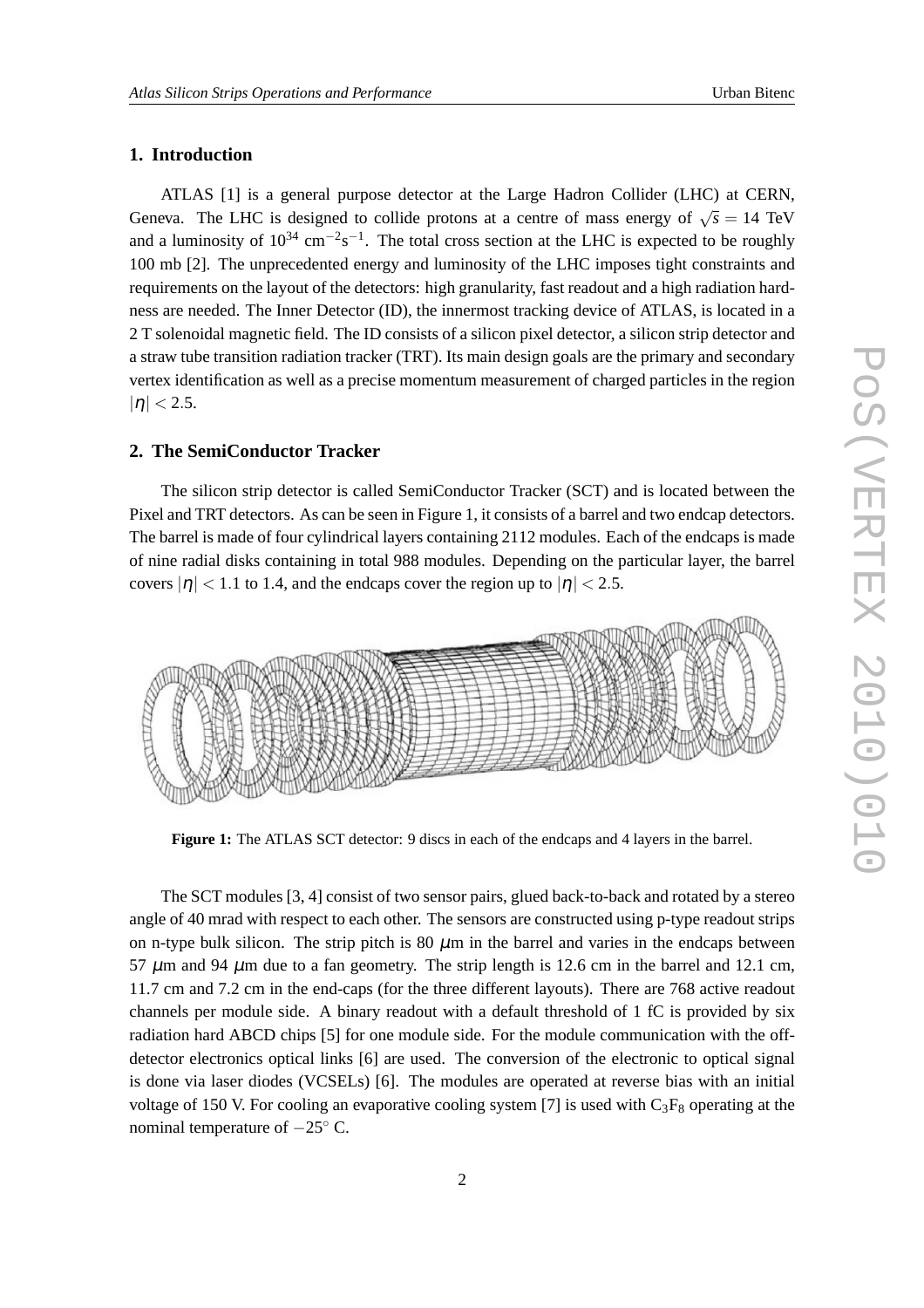Tight requirements are imposed on the performance of the modules. The single hit resolution is required to be 17  $\mu$ m in the R- $\phi$  and 580  $\mu$ m in the z direction, therefore imposing maximum module-to-module alignment tolerances of 12  $\mu$ m and 50  $\mu$ m, respectively. Considering a 10 year operation period the detector is required to withstand a particle fluence of  $2 \times 10^{14}$  Neq cm<sup>-2</sup>. Throughout this period the noise occupancy is required to be smaller than  $5 \times 10^{-4}$  for a hit efficiency of 99%, and at least 99% of the detector should be in operation.

The SCT detector is equipped with an optical alignment system, based on a Frequency Scanning Interferometry method [9], which is able to monitor movements of the SCT modules in real time up to a precision of a few  $\mu$ m. More details about the alignment of the SCT are given in [10].

#### **3. Operation experience**

During 2009 and 2010, the SCT was very successfully used to collect data from proton-proton collisions. On November 23<sup>rd</sup> 2009 the first 900 GeV collision data were collected with no magnetic field. The reverse bias voltage was set to 50 V. On December 6<sup>th</sup> first 900 GeV collisions ware collected with stable beams and with the solenoidal field; the reverse bias voltage was set to the default value of 150 V. Since March  $30<sup>th</sup>$  2010 large amounts of 7 TeV collision data were collected with the SCT. In the absence of the stable beam flag the reverse bias voltage is kept at 20 V. Tables 1 and 2 summarise the status of excluded modules, chips and strips in the first half of 2010. More than 99% of the SCT is fully functional.

| <b>Disabled Readout Components</b>    |       |       | Endcap A Barrel Endcap C | <b>SCT</b> | Fraction (%) |
|---------------------------------------|-------|-------|--------------------------|------------|--------------|
| <b>Disabled Modules</b>               |       | 10    |                          | 30         | 0.73         |
| Disabled Chips                        | 5     | 24    | $\overline{4}$           | 33         | 0.07         |
| <b>Masked Strips</b>                  | 3.364 | 3.681 | 3.628                    | 10.673     | 0.17         |
| <b>Total Disabled Detector Region</b> |       |       |                          |            | በ 97         |

**Table 1:** The table shows the summary of excluded modules, chips and masked strips for the ATLAS SCT in 2010. There is no overlap between modules and chips. The 33 excluded chips comprise 31 chips which are bypassed and 2 chips for which all strips are masked. The number of masked strips does not include strips from the two chips which are fully masked, but does include a small number of masked strips from other disabled chips. In total 0.97% of the SCT detector is disabled.

The SCT endcaps are operated at the silicon surface temperature of  $-7^{\circ}$ C. The inner three barrel layers are operated at  $-2^{\circ}\text{C}$  to  $-1.5^{\circ}\text{C}$  and the outer one at  $+4.5^{\circ}\text{C}$ . In 2009 a reassessment of cooling requirements and effects of radiation damage was made. The radiation damage as a function of the depletion voltage and leakage current is now expected to be smaller than predicted at the time of TDR [8].

The SCT is currently running in a so-called any-hit mode in which a strip is recorded as a hit if its signal is above the threshold in the triggered bunch crossing (BC) or in the BC before or after that of the trigger. An alternative readout mode for a higher luminosity is called level-sensing mode with a "x1x" pattern, meaning that a signal over threshold is required in the triggered BC. At a very high luminosity the SCT will run in the edge mode with a "01x" pattern: a hit required in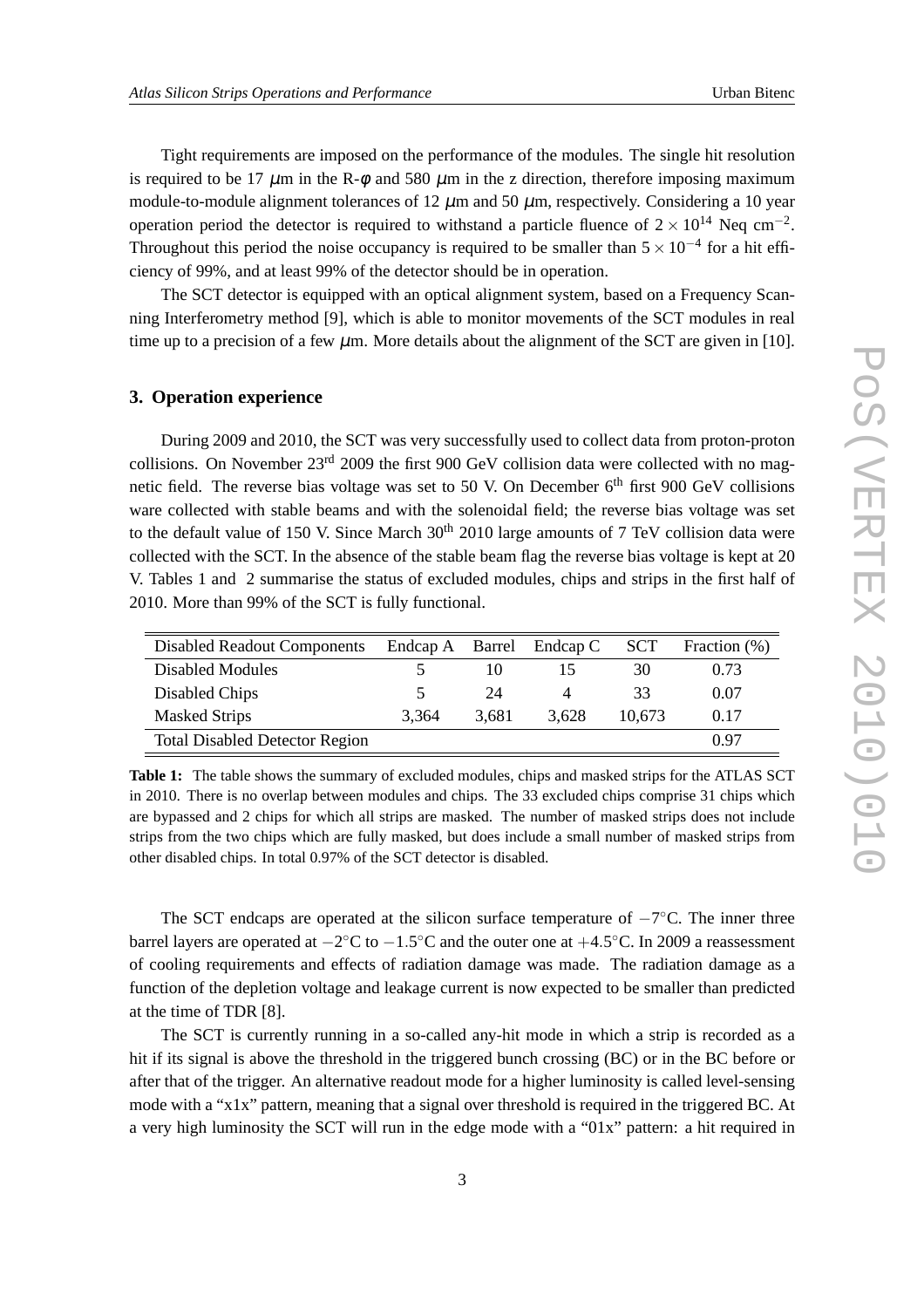|                 |        |     |     |     | Endcap A Barrel Endcap C SCT Fraction (%) |
|-----------------|--------|-----|-----|-----|-------------------------------------------|
| Total           |        | 10  | 15  | 30  | 0.73                                      |
| Fraction $(\%)$ | 0.5    | 0.2 | 1.5 | 0.7 |                                           |
| Cooling         | $_{0}$ |     | 13  | 13  | 0.32                                      |
| $_{\rm LV}$     | $_{0}$ | 6   |     |     | 0.17                                      |
| HV              | 4      |     |     | h   | 0.15                                      |
| Readout         |        |     |     |     | 0.10                                      |

**Table 2:** The table gives more details on the location and reasons for excluded modules. The 13 modules in Endcap C that are excluded due to cooling problems, all lie on one leaking cooling loop. LV and HV refers to the fact that modules need to be disabled due to a general problem related to either Low Voltage or High Voltage; the failures are not caused by a defective LV/HV card. "Readout" refers to a general problem with the optical communication.

the triggered BC and vetoed in the BC before the triggered one. A quantity that gives a measure on how well the SCT is timed-in is the average time bin of the hits. For each hit it is checked in which of the three time bins (before the triggered BC, in the triggered BC or after it) the signal was above the threshold. The time bins are assigned values of 0.0, 1.0 and 2.0 and the average value over a large number of hits is calculated. This quantity is shown in Figure 2. One can see, that the average time bin in the current any-hit mode is close to 1.0. This means that the SCT is well timed-in with the ATLAS detector, since the signal mostly arrives in the middle time bin. This also means that the SCT is ready to move to the level-sensing mode and edge mode when necessary.



Figure 2: The average time bin for each of the barrel layers and endcap discs. The average is close to 1.0 which shows that the ATLAS SCT is well timed-in.

For the operation of the SCT detector there is one shifter in the ATLAS Control Room. For the data quality monitoring there is a remote shifter, checking efficiencies, noise, hit maps, timing, residuals, pulls and other characteristic distributions. Apart from that there are several shifters on-call.

Two biggest concerns with the operation of SCT are the evaporative cooling and the optical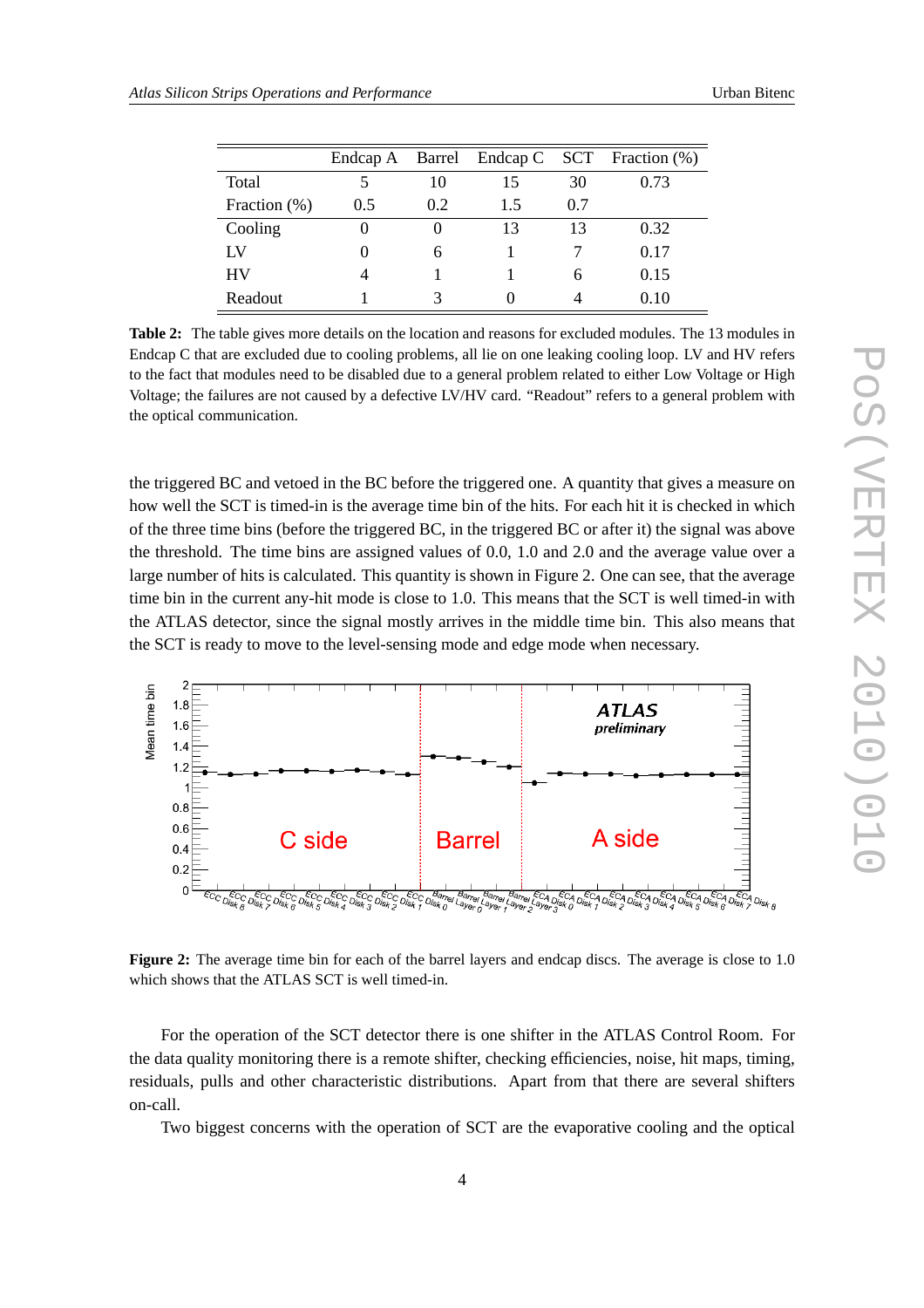transmitters of clock and commands to the modules. In ATLAS the Pixel and SCT detectors share the cooling system. The system had many problems in years 2005-2008. In 2009 and 2010 only low level problems persist especially with oil-free, 2-stage, leak-less compressors. Four out of seven compressors are used for the low radiation damage period. For the future two scenarios are being studied. The first one would be to replace the compressors. The second one would be to reduce the compression ratio using gravity: take the vapor to the surface (about 85 m above the ATLAS detector), condense it and make use of the hydrostatic pressure of liquid. The second problem concerns the optical transmitters of clock and command signals. During the SCT commissioning, many of these laser diode transmitters failed. As a result, all were replaced prior to the first protonproton collisions. However, after a pause of six months the failures have continued, and detailed investigations are ongoing.

#### **4. Performance with first data**

In the presence of a magnetic field the drift path of the charge carriers inside a silicon detector is deflected due to the Lorentz force. The resulting Lorentz angle is an important quantity that the track finding algorithms have to take into account. The left plot of Figure 3 shows the average cluster size as a function of incidence angle for the four barrel layers in the 900 GeV collision data. The minima of the distributions are as expected displaced from zero. The Lorentz angle is roughly determined as the incidence angle at the minimal average cluster size. The right plot of Figure 3 shows the fitted value of the Lorentz angle for the cosmic data runs and for the first two 900 GeV runs with the SCT at the nominal settings, compared to the model prediction. They are in a good agreement.



**Figure 3:** The **left** plot shows the average cluster size (number of strips hit) as a function of the incident track angle. The minimum of the distribution is at the Lorentz angle. The **right** plot shows the fitted value of the Lorentz angle for the cosmic data runs (black triangles) and for the first two 900 GeV runs with the SCT at the nominal settings (red squares and blue circles), compared to the model prediction (yellow band).

Figure 4 shows the number of hit strips per module side in proton-proton collisions with  $\sqrt{s}$  = 900 GeV. One can see that the average occupancy is low: typically only a couple of strips per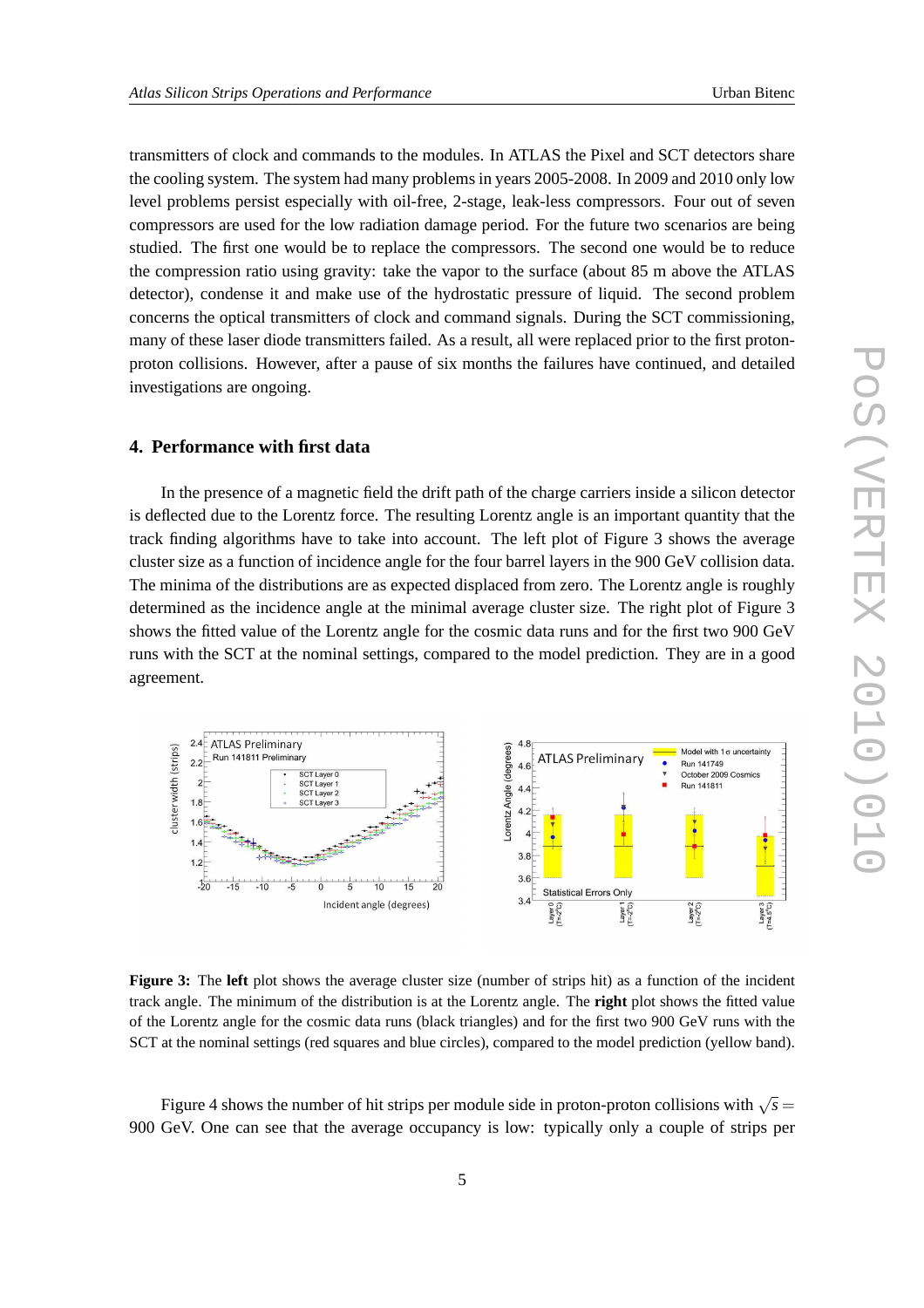module side are hit. Data is compared to Monte Carlo events and a good agreement is found for a wide range of number of hit strips.



**Figure 4:** This plot shows the number of strips hit per module side in the 900 GeV data and in the 900 GeV MC events. The data and the simulation are normalised to the same number of events. A good agreement is obtained for a wide range of number of strips. The discrepancy in the first bin arises (at least in part) from the fact that the data were collected in any-hit mode, whereas for the Monte Carlo simulation the level-sensing mode was used and the noise is accordingly about three times lower. The difference between the two modes is explained in the text.

The intrinsic module efficiency was extracted using reconstructed tracks. A hit is expected on a module if a track traverses a module sensor  $(3\sigma)$  away from the border) and the module and chip are not excluded from the configuration (the excluded strips were not taken into account). The number of found hits divided by the number of expected hits gives the intrinsic module efficiency which is on average about 99.7%-99.8%. Since the excluded individual strips are not taken into account and therefore contribute to inefficiency, the actual intrinsic module efficiency is even slightly higher. Two kinds of tracks were used: tracks reconstructed from the SCT hits only and tracks reconstructed using the whole Inner Detector information (Pixel hits, SCT hits and TRT hits). The results obtained using both kinds of tracks agree reasonably well.

The left plot of Figure 5 shows the distribution of input noise values, obtained in a so-called response curve test. For a given injected charge, the occupancy versus threshold is measured and parametrised by a fit using a complementary error function (the so-called S-curve). The width of the distribution is a measure of the noise. The typical value of 1500 electrons is well below the threshold of 1 fC (6240 electrons). The right plot of Figure 5 shows the noise occupancy obtained using a random trigger. The mean of the distribution is well below the specification value of  $5 \times 10^{-4}$ .

#### **5. Conclusions**

During 2009 and 2010, proton-proton collision have been collected using the ATLAS SCT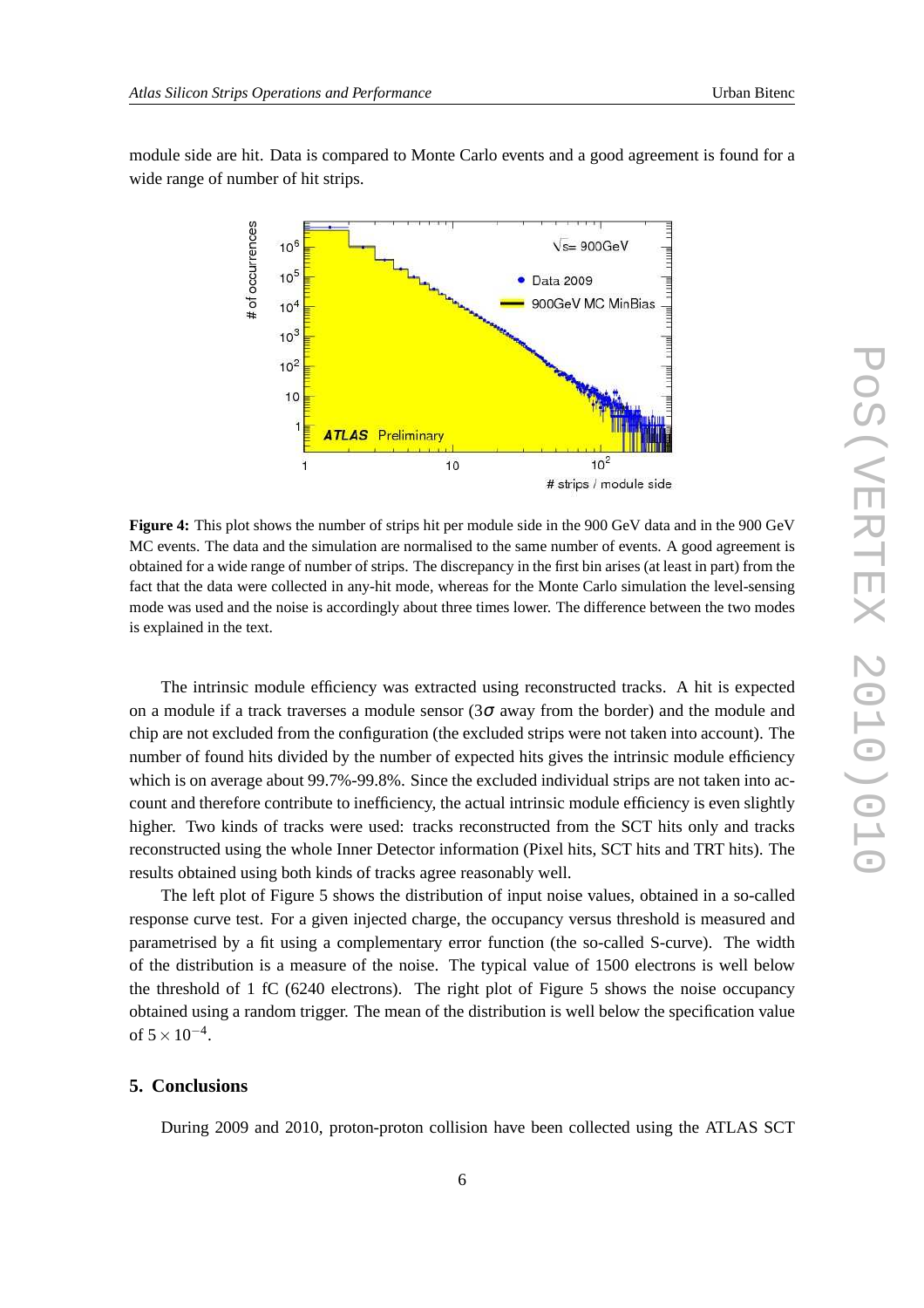

**Figure 5:** The **left** plot shows the distribution of input noise values for each chip in the different parts of the SCT. The results are extracted from the response curve tests. The **right** plot shows the noise occupancy obtained using a random trigger, averaged over chips in barrel and endcap detectors. The dashed line indicates the specification limit of  $5 \times 10^{-4}$ . The values for chips on the inner and middle short endcap modules are not shown since in the corresponding channels the average noise occupancy lies below the sensitivity of the performed tests. The average values for each detector region are given together with the estimated silicon temperature for the operation condition.

detector. Its operation and performance have been very successful. More than 99% of the SCT is fully operational. The measured intrinsic efficiency is above 99.7% and the average noise occupancy is well below  $5 \times 10^{-4}$ . All these values are within the specification requirements (which are set for an irradiated detector). Comparisons with simulation show a very good understanding of the detector.

#### **References**

- [1] The ATLAS Collaboration, The ATLAS experiment at the CERN Large Hadron Collider, JINST **3** (2008) S08003
- [2] A. Moraes, C. Buttar and I. Dawson, Prediction for minimum bias and underlying event at LHC energies, Eur. Phys. J., C **50** (2007) 435-466,
- [3] A. Abdesselam *et al.*, The barrel modules of the ATLAS semiconductor tracker, Nucl. Instrum. Meth. A **568** (2006) 642
- [4] A. Abdesselam *et al.*, The ATLAS semiconductor tracker end-cap module, Nucl. Instrum. Meth. A **575** (2007) 352
- [5] F. Campabadal *et al.*, Design and performance of the ABCD3TA ASIC for readout silicon strip in the ATLAS semiconductor tracker, Nucl. Instrum. Meth. A **552** (2005) 561
- [6] A. Abdesselam *et al.*, The optical links of the ATLAS Semi Conductor Tracker, JINST **2** (2007) P09003